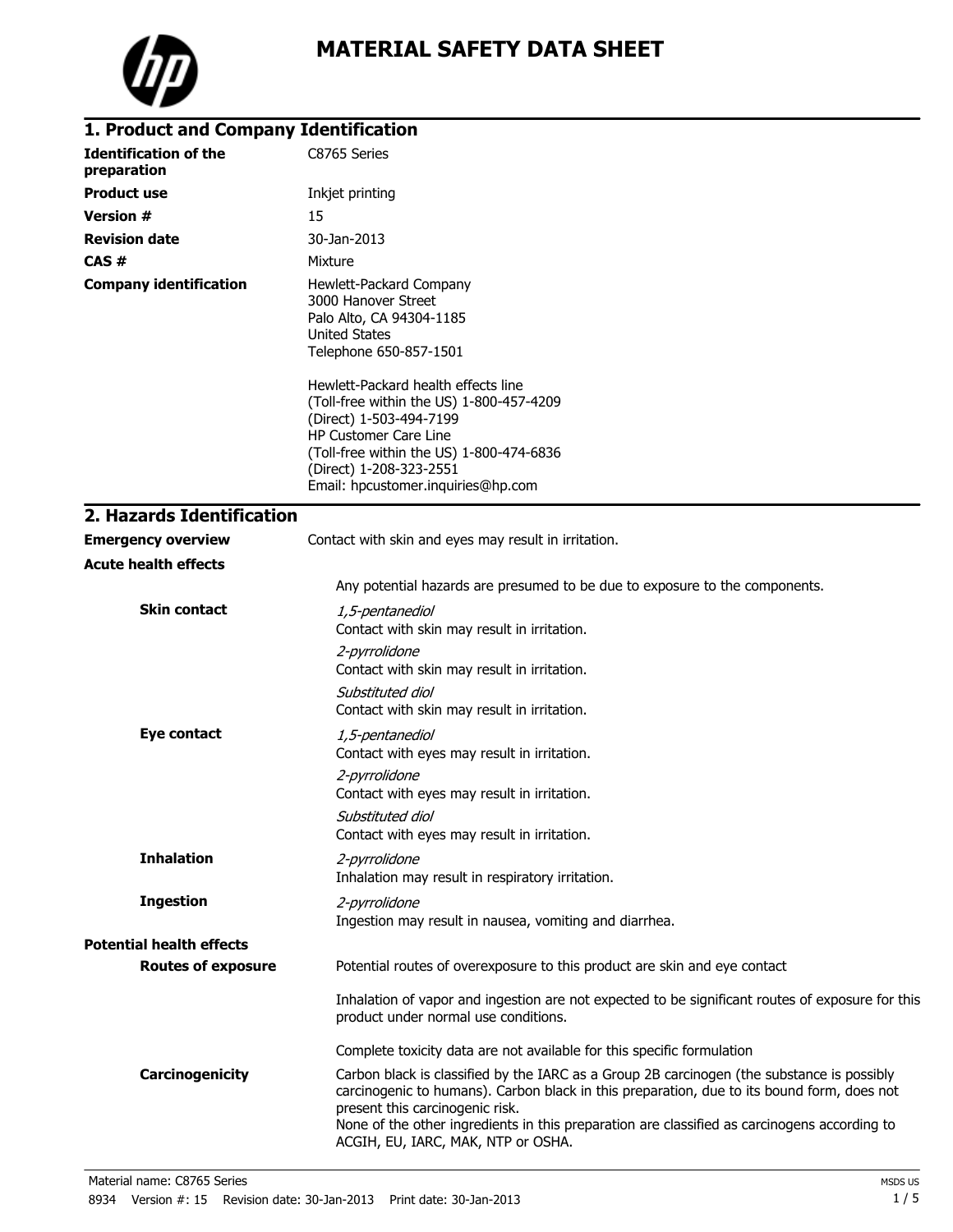| 3. Composition / Information on Ingredients                                      |                                                                                                                                                                                                                                          |             |                |
|----------------------------------------------------------------------------------|------------------------------------------------------------------------------------------------------------------------------------------------------------------------------------------------------------------------------------------|-------------|----------------|
| <b>Components</b>                                                                |                                                                                                                                                                                                                                          | CAS#        | <b>Percent</b> |
| 1,5-pentanediol                                                                  |                                                                                                                                                                                                                                          | 111-29-5    | < 5            |
| 2-pyrrolidone                                                                    |                                                                                                                                                                                                                                          | 616-45-5    | < 10           |
| Modified carbon black #6                                                         |                                                                                                                                                                                                                                          | Proprietary | < 5            |
| Substituted diol                                                                 |                                                                                                                                                                                                                                          | Proprietary | < 2.5          |
| Water                                                                            |                                                                                                                                                                                                                                          | 7732-18-5   | >70            |
| <b>Composition comments</b>                                                      | This ink supply contains an aqueous ink formulation.<br>This product has been evaluated using criteria specified in 29 CFR 1910.1200 (Hazard<br>Communication Standard).                                                                 |             |                |
|                                                                                  | Carbon black is present only in a bound form in this preparation.                                                                                                                                                                        |             |                |
| <b>4. First Aid Measures</b>                                                     |                                                                                                                                                                                                                                          |             |                |
| <b>First aid procedures</b>                                                      |                                                                                                                                                                                                                                          |             |                |
| Eye contact                                                                      | Do not rub eyes. Immediately flush with large amounts of clean, warm water (low pressure) for at<br>least 15 minutes or until particles are removed. If irritation persists get medical attention.                                       |             |                |
| <b>Skin contact</b>                                                              | Wash affected areas thoroughly with mild soap and water. Get medical attention if irritation<br>develops or persists.                                                                                                                    |             |                |
| <b>Inhalation</b>                                                                | Remove to fresh air. If symptoms persist, get medical attention.                                                                                                                                                                         |             |                |
| <b>Ingestion</b>                                                                 | If ingestion of a large amount does occur, seek medical attention.                                                                                                                                                                       |             |                |
| <b>General advice</b>                                                            | No additional information                                                                                                                                                                                                                |             |                |
| <b>5. Fire Fighting Measures</b>                                                 |                                                                                                                                                                                                                                          |             |                |
| <b>Flammable properties</b>                                                      | None known.                                                                                                                                                                                                                              |             |                |
| <b>Extinguishing media</b>                                                       |                                                                                                                                                                                                                                          |             |                |
| Suitable extinguishing<br>media                                                  | Dry chemical, CO2, water spray or regular foam.                                                                                                                                                                                          |             |                |
| <b>Unsuitable extinguishing</b><br>media                                         | None known.                                                                                                                                                                                                                              |             |                |
| <b>Specific methods</b>                                                          | None established.                                                                                                                                                                                                                        |             |                |
| <b>Hazardous combustion</b><br>products                                          | Refer to section 10.                                                                                                                                                                                                                     |             |                |
| <b>6. Accidental Release Measures</b>                                            |                                                                                                                                                                                                                                          |             |                |
| <b>Personal precautions</b>                                                      | Wear appropriate personal protective equipment.                                                                                                                                                                                          |             |                |
| <b>Environmental precautions</b>                                                 | Do not let product enter drains. Do not flush into surface water or sanitary sewer system.                                                                                                                                               |             |                |
| <b>Methods for containment</b>                                                   | Dike the spilled material, where this is possible. Absorb with inert absorbent such as dry clay, sand<br>or diatomaceous earth, commercial sorbents, or recover using pumps.                                                             |             |                |
| <b>Methods for cleaning up</b>                                                   | Soak up with inert absorbent material.                                                                                                                                                                                                   |             |                |
| <b>Other information</b>                                                         | Soak up with inert absorbent material. Slowly vacuum or sweep the material into a bag or other<br>sealed container. Dispose of in compliance with federal, state, and local regulations. See also<br>section 13 Disposal considerations. |             |                |
| 7. Handling and Storage                                                          |                                                                                                                                                                                                                                          |             |                |
| <b>Handling</b>                                                                  | Avoid contact with skin, eyes and clothing.                                                                                                                                                                                              |             |                |
| <b>Storage</b>                                                                   | Keep out of the reach of children. Keep away from excessive heat or cold.                                                                                                                                                                |             |                |
| 8. Exposure Controls / Personal Protection                                       |                                                                                                                                                                                                                                          |             |                |
| <b>Exposure guidelines</b>                                                       | Exposure limits have not been established for this product.                                                                                                                                                                              |             |                |
| <b>Engineering controls</b>                                                      | Use in a well ventilated area.                                                                                                                                                                                                           |             |                |
| <b>Personal protective equipment</b><br><b>General hygiene</b><br>considerations | Handle in accordance with good industrial hygiene and safety practice.                                                                                                                                                                   |             |                |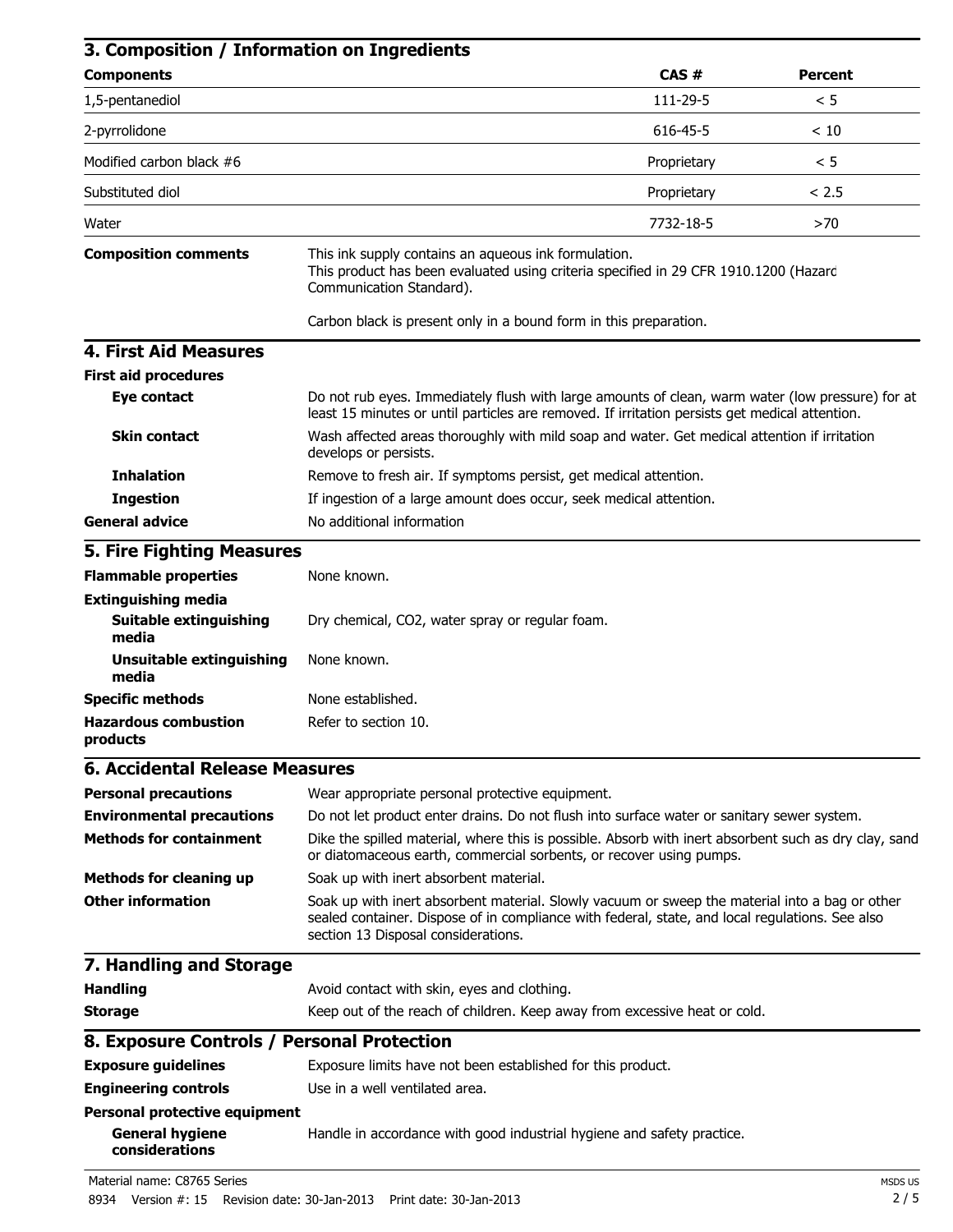| ×<br>w<br>٧<br>۰,<br>×<br>۰. |  |
|------------------------------|--|
|------------------------------|--|

| 9. Physical & Chemical Properties                 |                                                                                                                                                                                                                                                                                                                                                                              |
|---------------------------------------------------|------------------------------------------------------------------------------------------------------------------------------------------------------------------------------------------------------------------------------------------------------------------------------------------------------------------------------------------------------------------------------|
| <b>Appearance</b>                                 | Not available.                                                                                                                                                                                                                                                                                                                                                               |
| <b>Color</b>                                      | Black.                                                                                                                                                                                                                                                                                                                                                                       |
| <b>Odor</b>                                       | Not available.                                                                                                                                                                                                                                                                                                                                                               |
| <b>Odor threshold</b>                             | Not available.                                                                                                                                                                                                                                                                                                                                                               |
| <b>Physical state</b>                             | Liquid                                                                                                                                                                                                                                                                                                                                                                       |
| Form                                              | Not available.                                                                                                                                                                                                                                                                                                                                                               |
| pH                                                | 7.5                                                                                                                                                                                                                                                                                                                                                                          |
| <b>Melting point</b>                              | Not available.                                                                                                                                                                                                                                                                                                                                                               |
| <b>Freezing point</b>                             | Not available.                                                                                                                                                                                                                                                                                                                                                               |
| <b>Boiling point</b>                              | Not determined                                                                                                                                                                                                                                                                                                                                                               |
| <b>Flash point</b>                                | 200 °F (93.3 °C) Pensky-Martens Closed Cup                                                                                                                                                                                                                                                                                                                                   |
| <b>Evaporation rate</b>                           | Not determined                                                                                                                                                                                                                                                                                                                                                               |
| Flammability limits in air,<br>upper, % by volume | Not available.                                                                                                                                                                                                                                                                                                                                                               |
| Flammability limits in air,<br>lower, % by volume | Not determined                                                                                                                                                                                                                                                                                                                                                               |
| <b>Vapor pressure</b>                             | Not determined                                                                                                                                                                                                                                                                                                                                                               |
| <b>Vapor density</b>                              | Not available.                                                                                                                                                                                                                                                                                                                                                               |
| <b>Specific gravity</b>                           | 1                                                                                                                                                                                                                                                                                                                                                                            |
| <b>Relative density</b>                           | Not available.                                                                                                                                                                                                                                                                                                                                                               |
| Solubility (water)                                | Soluble in water                                                                                                                                                                                                                                                                                                                                                             |
| <b>Auto-ignition temperature</b>                  | Not available.                                                                                                                                                                                                                                                                                                                                                               |
| <b>Decomposition temperature</b>                  | Not available.                                                                                                                                                                                                                                                                                                                                                               |
| <b>Viscosity</b>                                  | 2 cp                                                                                                                                                                                                                                                                                                                                                                         |
| <b>VOC</b>                                        | Not available.                                                                                                                                                                                                                                                                                                                                                               |
| <b>Other information</b>                          | For other VOC regulatory data/information see section 15.                                                                                                                                                                                                                                                                                                                    |
| 10. Chemical Stability & Reactivity Information   |                                                                                                                                                                                                                                                                                                                                                                              |
| <b>Chemical stability</b>                         | Stable under recommended storage conditions.                                                                                                                                                                                                                                                                                                                                 |
| <b>Incompatible materials</b>                     | Incompatible with strong bases and oxidizing agents.                                                                                                                                                                                                                                                                                                                         |
| <b>Hazardous decomposition</b><br>products        | Upon decomposition, this product may yield gaseous nitrogen oxides, carbon monoxide, carbon<br>dioxide and/or low molecular weight hydrocarbons.                                                                                                                                                                                                                             |
| <b>Possibility of hazardous</b><br>reactions      | Will not occur.                                                                                                                                                                                                                                                                                                                                                              |
| 11. Toxicological Information                     |                                                                                                                                                                                                                                                                                                                                                                              |
| Carcinogenicity                                   | Carbon black is classified as a carcinogen by the IARC (possibly carcinogenic to humans, Group<br>2B) and by the State of California under Proposition 65. In their evaluations of carbon black,<br>both organizations indicate that exposure to carbon black, per se, does not occur when it<br>remains bound within a product matrix, specifically, rubber, ink, or paint. |
| Serious eye damage/eye<br>irritation              | Not available.                                                                                                                                                                                                                                                                                                                                                               |
| <b>Further information</b>                        | This ink formulation has not been tested for toxicological effects.                                                                                                                                                                                                                                                                                                          |

Refer to Section 2 for potential health effects and Section 4 for first aid measures.

# **12. Ecological Information**

| <b>Aguatic toxicity</b>                      | LC50/96h/Fathead minnows $=$ >750 mg/L. |  |
|----------------------------------------------|-----------------------------------------|--|
| Persistence and degradability Not available. |                                         |  |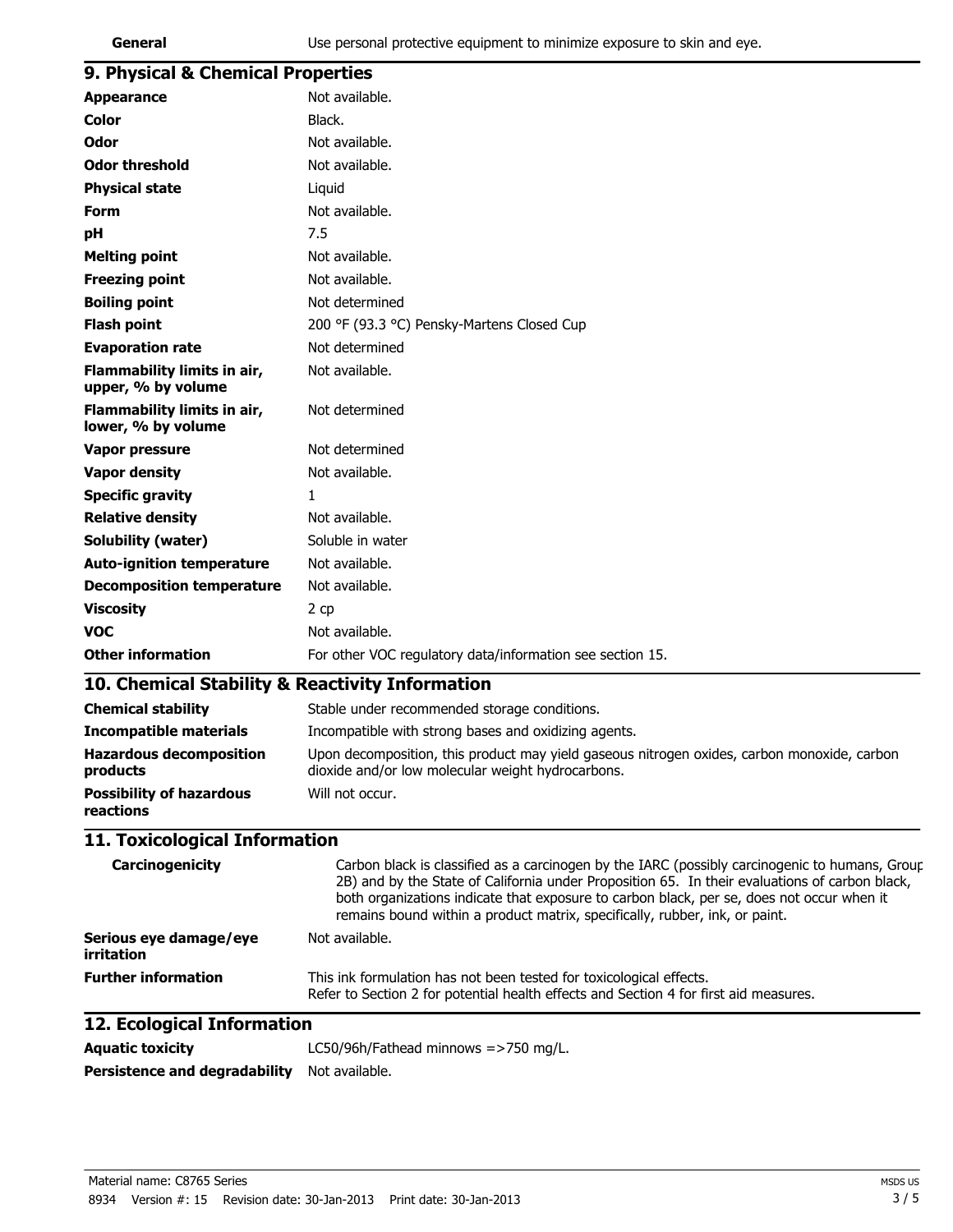# **13. Disposal Considerations**

**Disposal instructions** Dispose of in compliance with federal, state, and local regulations.

HP's Planet Partners (trademark) supplies recycling program enables simple, convenient recycling of HP original inkjet and LaserJet supplies. For more information and to determine if this service is available in your location, please visit http://www.hp.com/recycle.

# **14. Transport Information**

**Further information** Not a dangerous good under DOT, IATA, ADR, IMDG, or RID.

#### **DOT**

## Not regulated as dangerous goods.

### **IATA**

Not regulated as dangerous goods.

### **IMDG**

Not regulated as dangerous goods.

#### **RID**

| KID                                                                             |                                                                                                                                                                                                                                                                                                                   |
|---------------------------------------------------------------------------------|-------------------------------------------------------------------------------------------------------------------------------------------------------------------------------------------------------------------------------------------------------------------------------------------------------------------|
| Not regulated as dangerous goods.                                               |                                                                                                                                                                                                                                                                                                                   |
| 15. Regulatory Information                                                      |                                                                                                                                                                                                                                                                                                                   |
| <b>US federal regulations</b>                                                   |                                                                                                                                                                                                                                                                                                                   |
| <b>DEA Exempt Chemical Mixtures Code Number</b>                                 |                                                                                                                                                                                                                                                                                                                   |
| Not regulated.                                                                  |                                                                                                                                                                                                                                                                                                                   |
|                                                                                 | Drug Enforcement Administration (DEA). List 1 & 2 Exempt Chemical Mixtures (21 CFR 1310.12(c))                                                                                                                                                                                                                    |
| Not regulated.                                                                  |                                                                                                                                                                                                                                                                                                                   |
| <b>Chemical Code Number</b>                                                     | Drug Enforcement Administration (DEA). List 2, Essential Chemicals (21 CFR 1310.02(b) and 1310.04(f)(2) and                                                                                                                                                                                                       |
| Not listed.                                                                     | TSCA Section 12(b) Export Notification (40 CFR 707, Subpt. D)                                                                                                                                                                                                                                                     |
| Not regulated.                                                                  |                                                                                                                                                                                                                                                                                                                   |
| <b>CERCLA (Superfund) reportable quantity</b>                                   |                                                                                                                                                                                                                                                                                                                   |
| None                                                                            |                                                                                                                                                                                                                                                                                                                   |
|                                                                                 |                                                                                                                                                                                                                                                                                                                   |
| <b>Occupational Safety and Health Administration (OSHA)</b><br>29 CFR 1910.1200 | No                                                                                                                                                                                                                                                                                                                |
| hazardous chemical                                                              |                                                                                                                                                                                                                                                                                                                   |
|                                                                                 | Superfund Amendments and Reauthorization Act of 1986 (SARA)                                                                                                                                                                                                                                                       |
| <b>Hazard categories</b>                                                        | Immediate Hazard - No<br>Delayed Hazard - No<br>Fire Hazard - No<br>Pressure Hazard - No<br>Reactivity Hazard - No                                                                                                                                                                                                |
| <b>Section 302 extremely</b><br>hazardous substance                             | No                                                                                                                                                                                                                                                                                                                |
| <b>Section 311 hazardous</b><br>chemical                                        | No                                                                                                                                                                                                                                                                                                                |
| <b>State regulations</b>                                                        |                                                                                                                                                                                                                                                                                                                   |
| US. Massachusetts RTK - Substance List                                          |                                                                                                                                                                                                                                                                                                                   |
| 2-pyrrolidone (CAS 616-45-5)                                                    |                                                                                                                                                                                                                                                                                                                   |
|                                                                                 | US. New Jersey Worker and Community Right-to-Know Act                                                                                                                                                                                                                                                             |
| Not regulated.                                                                  |                                                                                                                                                                                                                                                                                                                   |
| US. Pennsylvania RTK - Hazardous Substances                                     |                                                                                                                                                                                                                                                                                                                   |
| 2-pyrrolidone (CAS 616-45-5)<br><b>US. Rhode Island RTK</b>                     | Listed.                                                                                                                                                                                                                                                                                                           |
| Not regulated.                                                                  |                                                                                                                                                                                                                                                                                                                   |
| <b>Regulatory information</b>                                                   | All chemical substances in this HP product have been notified or are exempt from notification<br>under chemical substances notification laws in the following countries: US (TSCA), EU<br>(EINECS/ELINCS), Switzerland, Canada (DSL/NDSL), Australia, Japan, Philippines, South Korea,<br>New Zealand, and China. |